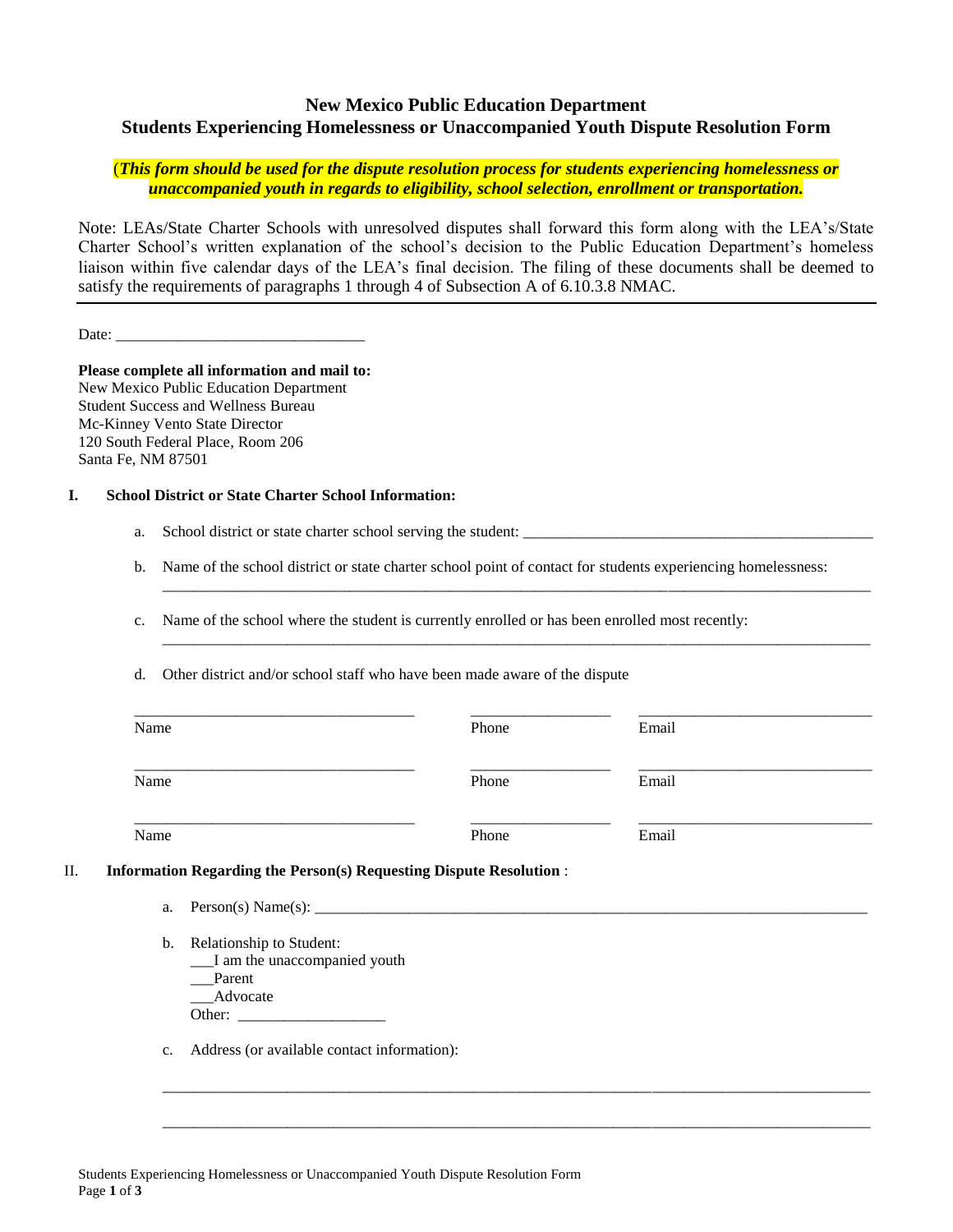|    | d. Phone number(s):                                                                                                                                                                       |                                                                          |                                                                                                            |
|----|-------------------------------------------------------------------------------------------------------------------------------------------------------------------------------------------|--------------------------------------------------------------------------|------------------------------------------------------------------------------------------------------------|
|    |                                                                                                                                                                                           |                                                                          |                                                                                                            |
|    |                                                                                                                                                                                           |                                                                          |                                                                                                            |
|    | <b>Student Information</b>                                                                                                                                                                |                                                                          |                                                                                                            |
|    | following information:                                                                                                                                                                    |                                                                          | If the dispute is regarding a student experiencing homelessness or unaccompanied youth, please provide the |
| a. |                                                                                                                                                                                           |                                                                          |                                                                                                            |
| b. |                                                                                                                                                                                           |                                                                          |                                                                                                            |
| c. |                                                                                                                                                                                           | Student's Address (or available contact information):                    |                                                                                                            |
|    |                                                                                                                                                                                           |                                                                          |                                                                                                            |
|    |                                                                                                                                                                                           |                                                                          |                                                                                                            |
| d. |                                                                                                                                                                                           |                                                                          |                                                                                                            |
|    | <b>Representative Information (optional)</b>                                                                                                                                              |                                                                          |                                                                                                            |
| a. |                                                                                                                                                                                           | Are you using another personnel to assist you in resolving this dispute: |                                                                                                            |
|    |                                                                                                                                                                                           | Attorney ________ Other Representative ______                            |                                                                                                            |
| b. |                                                                                                                                                                                           | If using any of the above, please identify:                              |                                                                                                            |
|    |                                                                                                                                                                                           |                                                                          |                                                                                                            |
|    |                                                                                                                                                                                           |                                                                          |                                                                                                            |
|    | Phone number( $s$ ):                                                                                                                                                                      |                                                                          |                                                                                                            |
|    | Work                                                                                                                                                                                      |                                                                          |                                                                                                            |
|    | Cell                                                                                                                                                                                      |                                                                          |                                                                                                            |
|    | <b>Details Concerning the Dispute:</b>                                                                                                                                                    |                                                                          |                                                                                                            |
| a. | Is this dispute in reference to:<br>______ Eligibility<br>School Selection<br>$\overline{\phantom{a}}$<br>$\overline{\phantom{a}}$<br>Transportation<br>$\overline{\phantom{a}}$<br>Other | Enrollment in school of origin                                           |                                                                                                            |

b. Which school, school district, department, agency or consortium of agencies is the dispute with?

\_\_\_\_\_\_\_\_\_\_\_\_\_\_\_\_\_\_\_\_\_\_\_\_\_\_\_\_\_\_\_\_\_\_\_\_\_\_\_\_\_\_\_\_\_\_\_\_\_\_\_\_\_\_\_\_\_\_\_\_\_\_\_\_\_\_\_\_\_\_\_\_\_\_\_\_\_\_\_\_\_\_\_\_\_\_\_